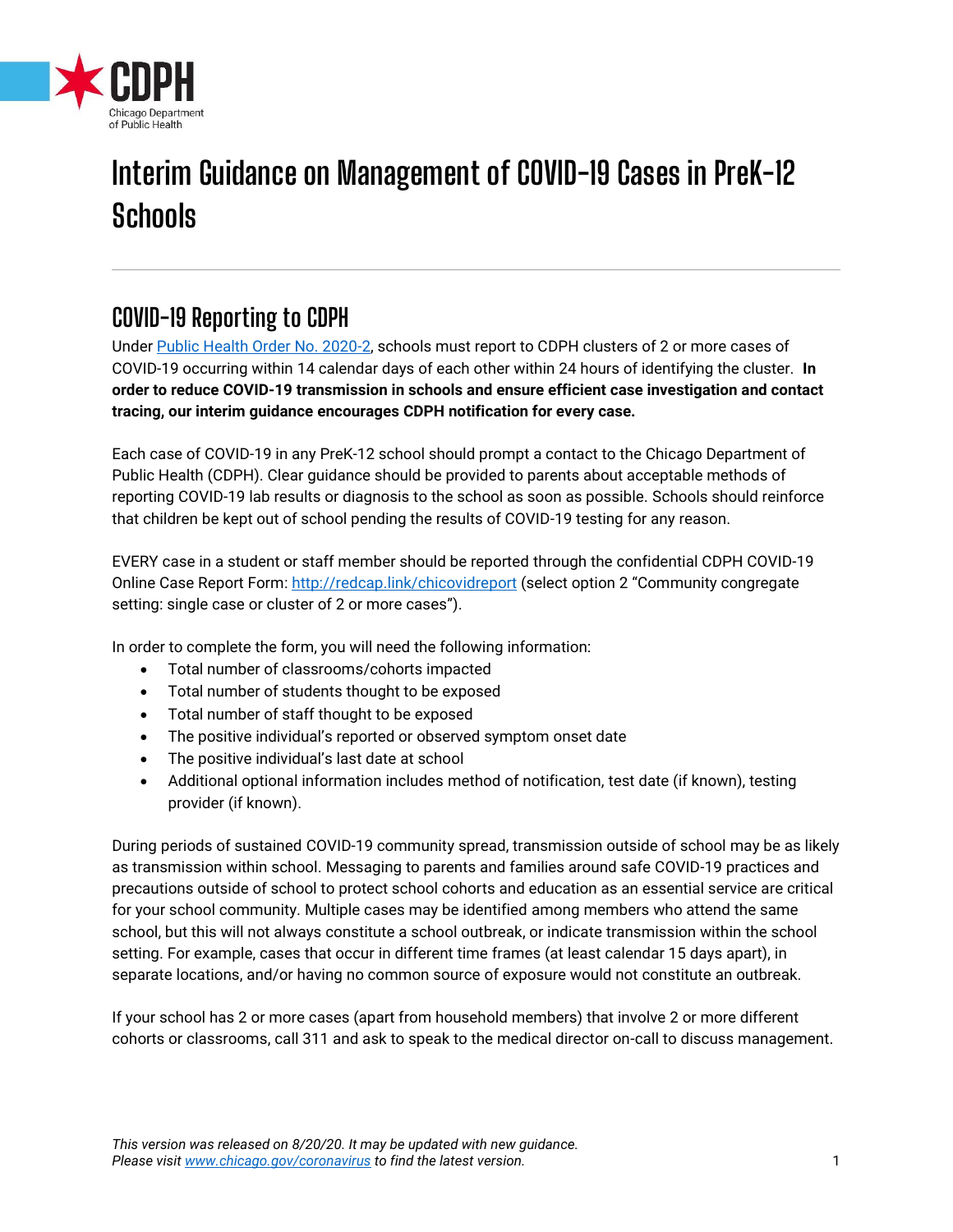# **School Contact Tracing**

Given your access to staff and student records, the need for prompt notification to close contacts, and the relationship you have with your staff and families, your school is best positioned to conduct initial contact tracing (identification of contacts) and notification. Support from CDPH can be requested by emailing [coronavirus@chicago.gov,](mailto:coronavirus@chicago.gov) but the below should be completed as soon as possible. CDPH will conduct additional follow-up with staff close contacts and families of student close contacts, as well as contact tracing of the case outside of the school.

### **Contact Tracing First Steps**

- Above all, ensure the identity of the positive individual is protected.
- Interview the staff member or student's parent/guardian by telephone as soon as you receive a verbal or written report that they tested positive. Questions to ask include:
	- o Were they were diagnosed through a test?
		- If so, what type (nose swab, mouth/oral swab, or blood test).
			- If they had only an antibody (blood test) and they have not had any symptoms, no further action is required.
		- **What was the test date?**
	- o What was the last day they were at school? (Please confirm by looking at attendance files.)
		- If symptoms, please ask the first day of their symptoms.
		- If NO symptoms, confirm the test date again.
- Complete the CDPH Online COVID-19 Case Report Form:<http://redcap.link/chicovidreport> (select option 2 "Community congregate setting: single case or cluster of 2 or more cases").

### **Determining Who is a Close Contact**

- By definition, close contacts are individuals with whom the positive case was within 6 feet for a total of 15 minutes or more starting **2 days prior to their first day of symptoms (or for asymptomatic individuals their test date) through their last day at school**.
- During Phase 4 of the COVID-19 response, depending on the classroom structure selected by the individual school, all students and staff within the positive individual's classroom/cohort could be considered close contacts.
	- o Make sure to include any extracurricular activity groups (e.g., sports, music, before- and after-school programs)
	- $\circ$  In general, CDPH supports a broad definition of cohorts and broad quarantine of cohorts to facilitate timely quarantine and reduce transmission.
	- $\circ$  Rotation of teachers among cohorts should be limited and/or activities of the teacher with the cohort should be limited to reduce number of cohorts assigned to each teacher.
- Assess whether there were any other staff members not assigned to the classroom/cohort or students in other classrooms/cohorts with whom the positive individual had close contact (e.g., siblings or substitute teachers). If the positive individual is a staff member, this assessment should include an interview of that staff member.
- Once your [CDPH Online COVID-19 Case Report Form](http://redcap.link/chicovidreport) is received by CDPH, you will receive an email with instructions on submitting the close contact list.
	- o This list should include the following information:
		- **EXECUTE:** Student Staff Name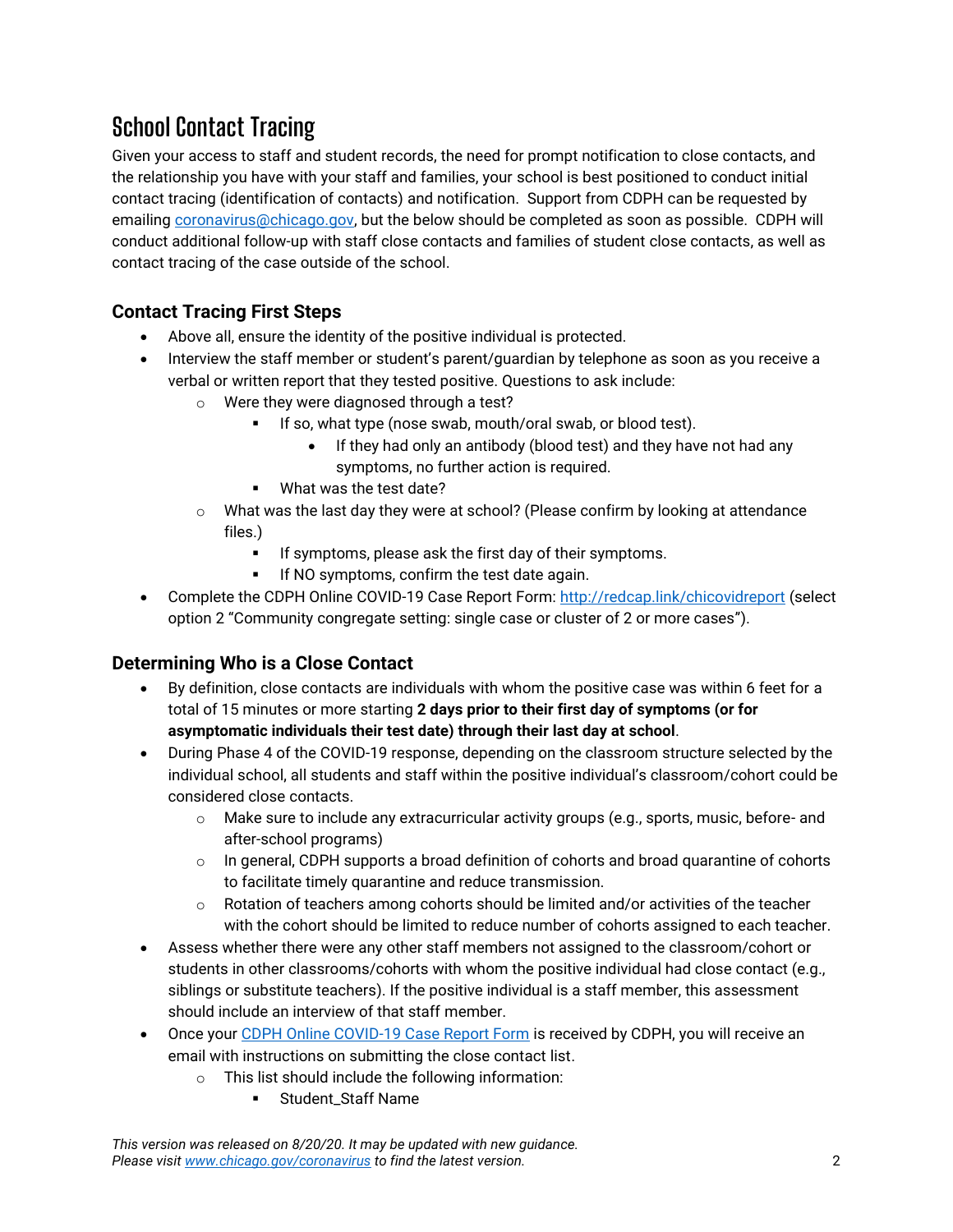- **Date of Birth**
- **•** Parent Guardian Name
- Address
- All contact numbers on file
- Email address

### **Isolation/Quarantine Recommendations**

### **Definitions:**

- **[Isolation](https://www.cdc.gov/coronavirus/2019-ncov/if-you-are-sick/isolation.html)** is used to separate people infected with SARS-CoV-2, the virus that causes COVID-19, from people who are not infected. These individuals can have symptoms or no symptoms (asymptomatic). People who are in isolation should stay home until it's safe for them to be around others. In the home, anyone sick or infected should separate themselves from others by staying in a specific "sick room" or area and using a separate bathroom (if available).
- **[Quarantine](https://www.cdc.gov/coronavirus/2019-ncov/if-you-are-sick/quarantine.html)** is used to keep someone who might have been exposed to COVID-19 away from others. Quarantine helps prevent spread of disease that can occur before a person knows they are sick or if they are infected with the virus without feeling symptoms. People in quarantine should stay home, separate themselves from others and monitor their health.

#### **For student or staff with a positive test:**

 Ensure the positive individual is aware that they should isolate, meaning stay home and away from others until it has been at least 10 days since their symptoms first appeared (or for asymptomatic individuals, from their test date) and at least 24 hours with no fever (without using fever-reducing medications) and improved symptoms, whichever is longer.

### **For student or staff with an identified close contact exposure:**

- The [CDC recommends](https://www.cdc.gov/coronavirus/2019-ncov/if-you-are-sick/quarantine.html) that any student or staff with close contact to a person suspected of having or diagnosed with COVID-19 be quarantined, meaning excluded from school for **14 days from the last day of exposure to a positive case** and monitored for symptoms. If symptoms develop, they should be evaluated and tested for COVID-19.
	- $\circ$  Negative testing does not clear a close contact to return to school sooner than 14 days from the date of last exposure.
- While masking of staff and students and other precautions are critical to prevent spread of COVID-19 within the school, out of an abundance of caution, these factors will not change the recommendation for quarantine of close contacts.

### **For student or staff with symptoms consistent with COVID-19, regardless of if they have a known contact:**

- CDPH strongly recommends testing for all staff and students with symptoms suggestive of COVID-19.
- If a student or staff member has symptoms of COVID-19, they should be referred to their healthcare provider for testing and isolated while awaiting the test result.
- If a student or staff member has symptoms of COVID-19, and it is determined by a medical provider that the individual likely does NOT have a COVID-19 infection, the student or staff member may return to school if the following are met: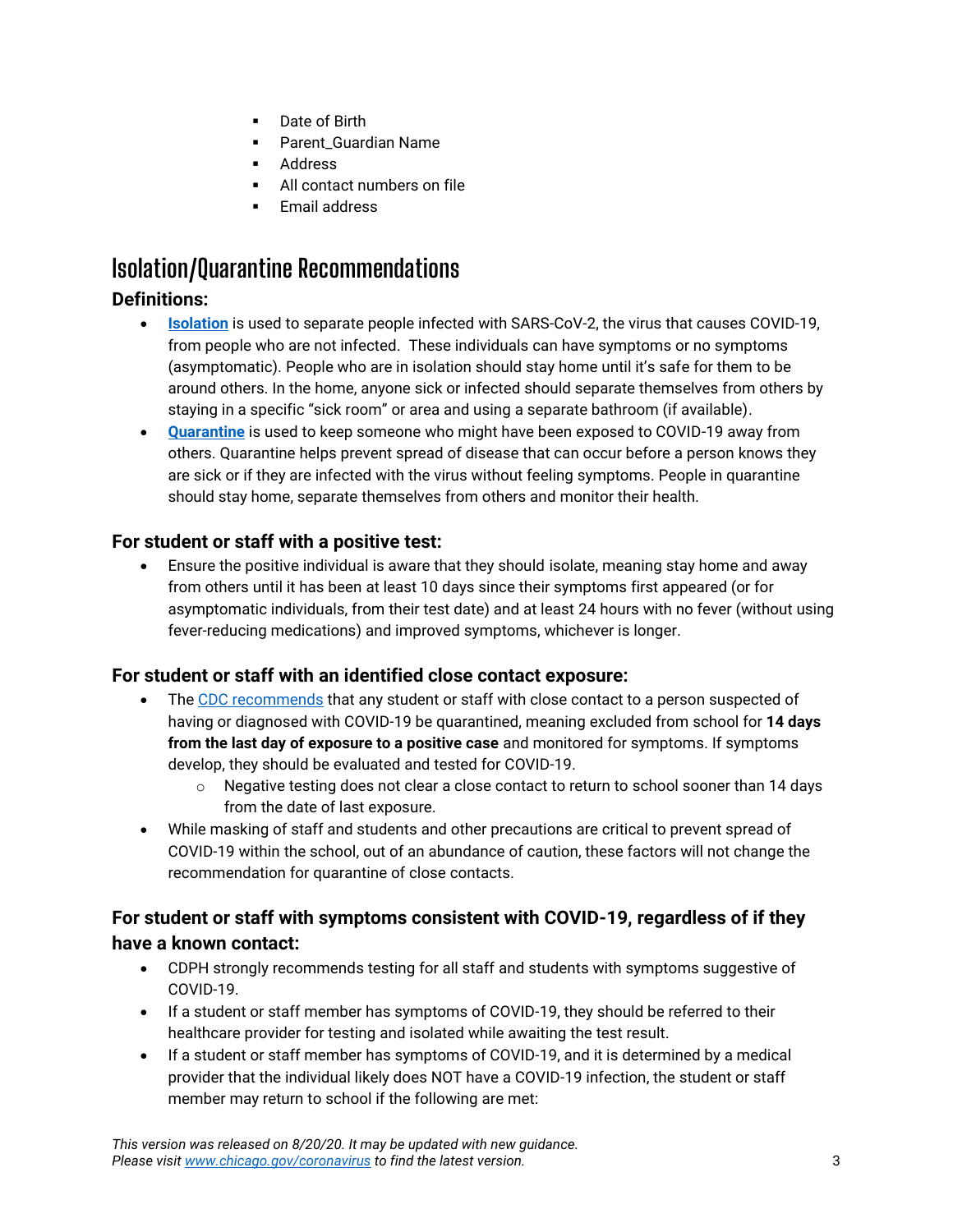- o **Documentation of a negative test for COVID-19; AND**
- o **It has been 24-hours with no fever (without fever-reducing medication);** 
	- If the two above criteria are met, a note from a medical provider documenting an alternate diagnosis is acceptable if the student or staff member continues to be symptomatic for another reason besides COVID-19 infection (e.g., seasonal allergies).
- Every effort should be made to connect the student or staff to testing but if a student or staff has symptoms, and cannot be tested for COVID-19, they should remain in isolation until it has been at least 10 days since their symptoms first appeared and at least 24 hours with no fever (without using fever-reducing medications) and improved symptoms, whichever is longer.
- NOTE: Depending on degree of suspicion, schools may consider quarantining the siblings of a symptomatic child or any household contacts of a symptomatic staff member who also attend the school, pending the results of testing.
	- o Siblings/household members of exposed asymptomatic children do not require quarantine or testing unless they themselves were also exposed.
	- o Depending on the degree of suspicion, parents/guardians may choose to separate quarantined children from those not required to quarantine at home.
- For additional *Procedures for Students, Teachers, and Support Staff who Become Sick at School*, refer to [IDPH Public Health Interim Guidance for Pre-K-12 Schools and Day Care Programs for](https://dph.illinois.gov/sites/default/files/COVID19/20200817_IDPH_School_Daycare_Guidanc.pdf)  [Addressing COVID-19.](https://dph.illinois.gov/sites/default/files/COVID19/20200817_IDPH_School_Daycare_Guidanc.pdf)

### **Notifications**

- Notify the identified close contacts that they were exposed to someone with COVID-19 at the school. It is recommended that you notify exposed staff and the families of exposed students via a preferred, successful method of communication at your school. A sample close contact notification template is included at the end of this document and downloadable at [www.chicagohan.org/covid-19](http://www.chicagohan.org/covid-19) for those you may be unable to reach by other means or if you choose to send a written notification.
	- $\circ$  Instruct them to quarantine at home for 14 days from the last day of contact with the person who self-reported (do not reveal the identity of the positive case).
	- $\circ$  Close contacts should monitor their symptoms and contact their medical provider if they develop symptoms of COVID-19.
- All staff and students of the school, regardless of whether they are close contacts or not, should be notified of the positive case, while maintaining confidentiality. You may use the general notification letter template at the end of this document and downloadable at [www.chicagohan.org/covid-19](http://www.chicagohan.org/covid-19) as a guide.

### **Testing Recommendations**

CDPH strongly recommends testing for all staff and students with symptoms suggestive of COVID-19. All close contacts (with or without symptoms) are recommended to be tested **between days 5 and 9 after exposure to a positive case.** Close contacts of positive cases should call their healthcare provider to arrange for testing. If other testing options are needed, refer to the [City of Chicago's coronaviru](https://www.chicago.gov/city/en/sites/covid-19/home/managing-your-health.html?#tab-shouldtest)s testing [website.](https://www.chicago.gov/city/en/sites/covid-19/home/managing-your-health.html?#tab-shouldtest)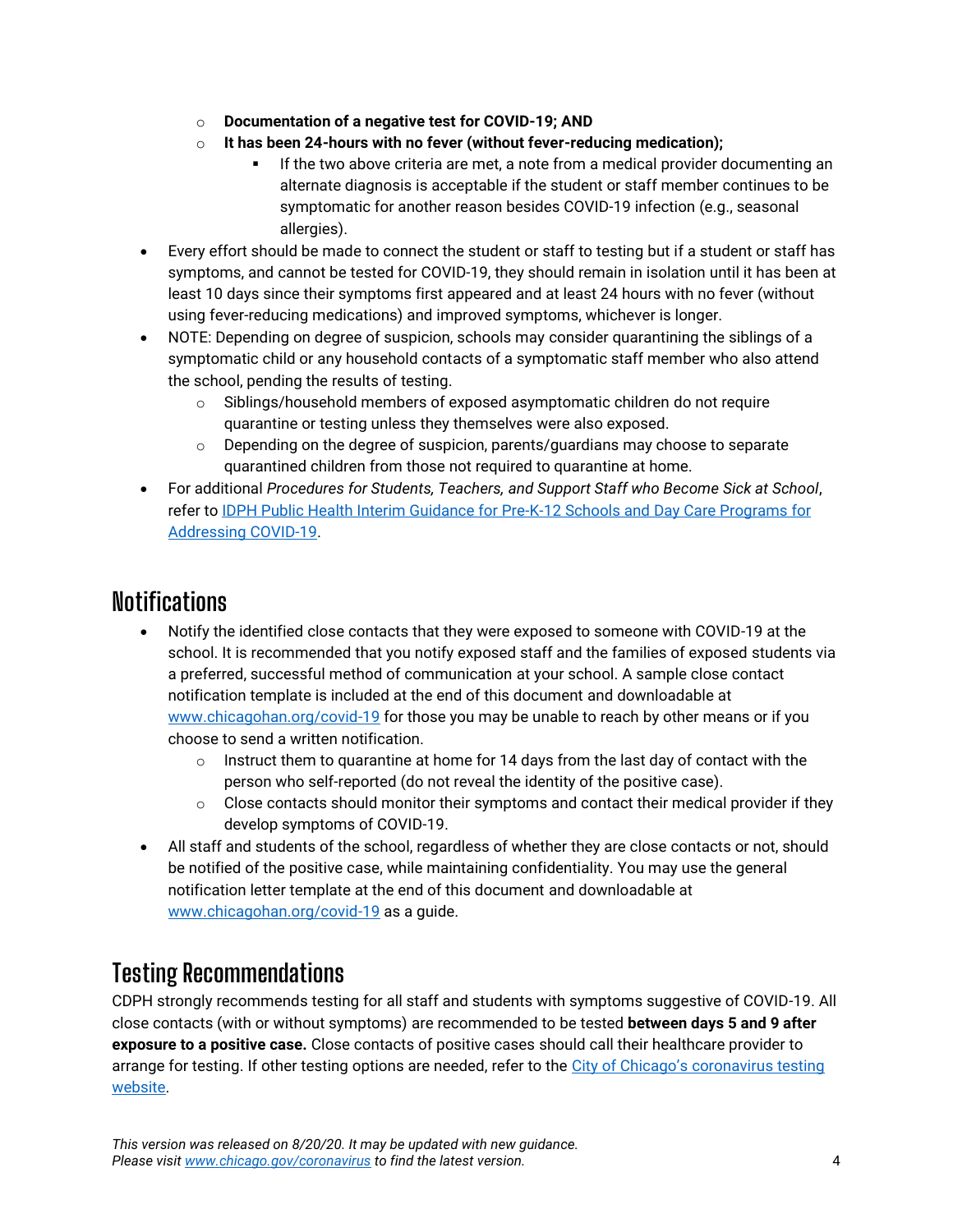- A negative result does not rule out developing COVID-19 disease and does not clear a close contact to return to school sooner than 14 days from the date of last exposure. Quarantine for 14 days is essential to continue to monitor for symptoms.
- A positive result should be reported as soon as possible to the school, who should then report to CDPH or the local health department (LHD) associated with the student or staff's home residence. See [www.chicagohan.org/covid-19](http://www.chicagohan.org/covid-19) for LHD contacts related to school reporting. If positive, individuals should isolate themselves until:
	- $\circ$  it has been at least 10 days since the onset of the individual's illness or specimen collection date;
	- $\circ$  the individual's symptoms, including cough, have improved; and
	- $\circ$  the individual is free from fever without the use of fever-reducing medications for at least 24 hours.

If a close contact develops symptoms at any time during the 14 days, the individual should be evaluated and tested for COVID-19 as soon as possible.

### **Cleaning**

Perform enhanced cleaning and disinfection after persons suspected/confirmed to have COVID-19 have been at the school. Follow [CDC cleaning and disinfection recommendations.](https://www.cdc.gov/coronavirus/2019-ncov/community/disinfecting-building-facility.html) **Full school closures are not automatically required for cleaning if appropriate cohorting has occurred. Any decisions about full**  school closures should be made in consultation with CDPH. Refer to **IDPH Public Health Interim** Guidance for Pre-K-12 Schools [and Day Care Programs for Addressing COVID-19](https://dph.illinois.gov/sites/default/files/COVID19/20200817_IDPH_School_Daycare_Guidanc.pdf) for additional instructions on environmental cleaning and disinfection.

# **Considerations for Transition to Remote Learning**

CDPH supports Hybrid or In-person learning models in schools while moderate or controlled substantial disease activity exists in Chicago assuming school-specific implementation of appropriate precautions (outlined in ISBE, IDPH, and City of Chicago Reopening guidelines) and aggressive testing and containment policies are present. CDPH will continue to track concerning epidemiologic factors and provide feedback to local school systems in order to guide decision-making, acknowledging unique factors impacting each school system and community area. Factors available publicly on [Chicago COVID](https://www.chicago.gov/city/en/sites/covid-19/home/covid-dashboard.html)  [Dashboard](https://www.chicago.gov/city/en/sites/covid-19/home/covid-dashboard.html) include case incidence, test-positivity, person-positivity, evidence of increased local and uncontrolled disease transmission and healthcare system capacity. The following framework will be referenced to guide joint school/public health decision-making.

**Two or more of the following factors** related specifically to Chicago disease activity may trigger a conversation with schools about additional mitigation steps, or other strategies, including remote learning. These factors include both a substantial disease burden and a concerning rate of increase in local COVID-19 cases:

- >400 COVID-19 cases per day (7-day rolling average) equivalent to >15 cases/day/100,000 population **AND ONE OF THE BELOW:**
	- "Large increase" in COVID-19 cases for one week, equivalent to +0.51-0.99 new cases/day/100,000 population. Based on Chicago's population, this is equivalent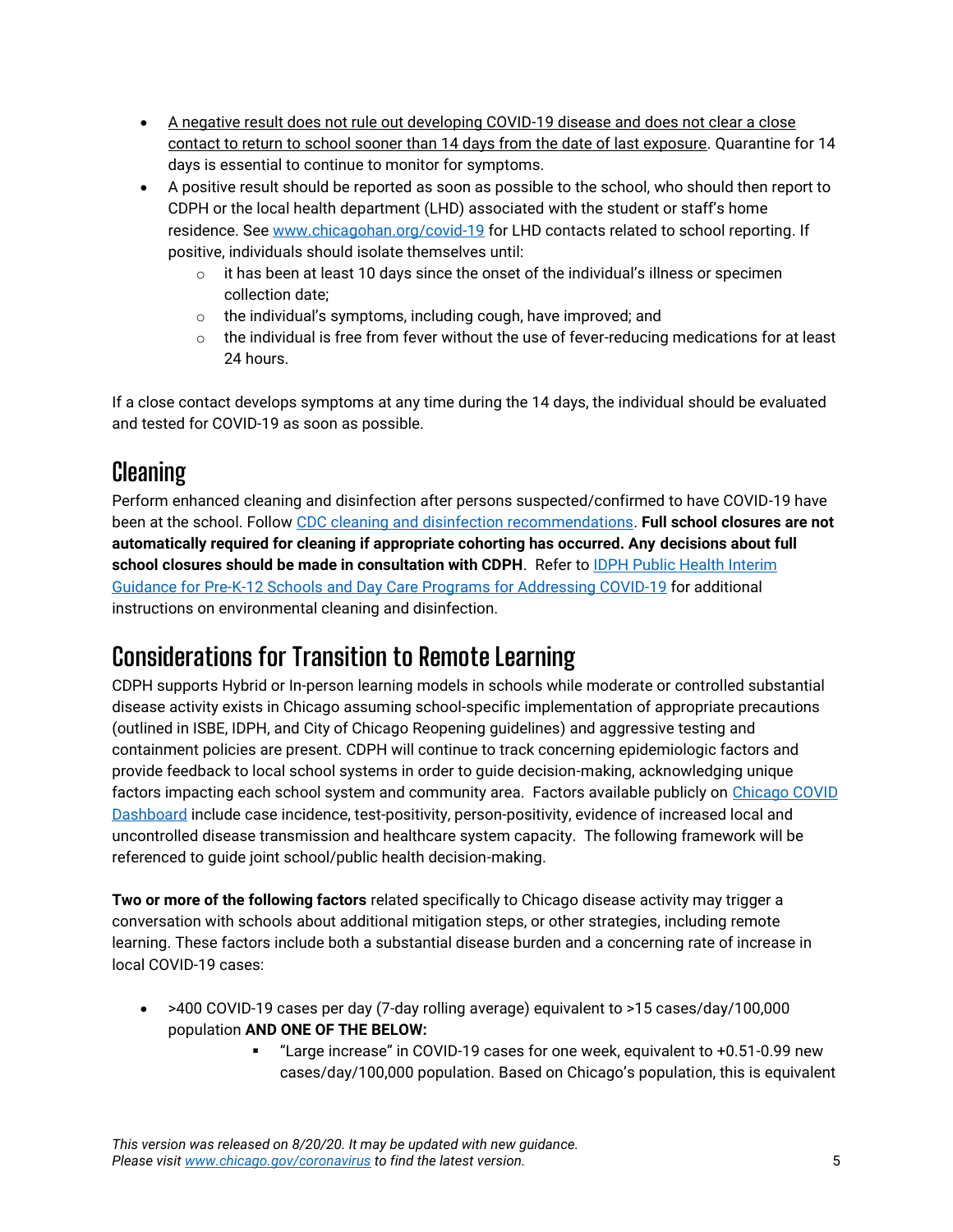to adding 14-26 new cases per day for one week (calculated using a 7-day average) **OR**

- "Increase" in COVID-19 cases for two weeks, equivalent to +0.21-0.5 new cases/day/100,000 population. Based on Chicago's population, this is equivalent to adding 6-13 new cases per day for two weeks (calculated using a 7-day average) **OR**
- Significant evidence of widespread transmission within schools

# **What Schools Can Expect After Reporting a Case**

- 1. After receiving a report, CDPH may contact your school to discuss infection controls in place at your school and ways to protect your staff and students.
- 2. CDPH will call the positive staff member or family of the student once the positive lab result is received from a healthcare provider and conduct household and community contact tracing outside of your school.
- 3. You should notify CDPH if additional positive cases are identified in your school by filling out the CDPH COVID-19 confidential [online case report form](http://redcap.link/chicovidreport) (select option 2 "Community congregate setting: single case or cluster of 2 or more cases").
- 4. Refer to the following resources for further information:
	- a. [www.chicago.gov/coronavirus](http://www.chicago.gov/coronavirus)
	- b. [CDC Guidance for Schools](https://www.cdc.gov/coronavirus/2019-ncov/community/schools-childcare/index.html)
	- c. [ISBE Phase 4 Guidance](https://www.isbe.net/Documents/Part-3-Transition-Planning-Phase-4.pdf)
	- d. [www.chicago.gov/reopening](http://www.chicago.gov/reopening)
	- e. [IDPH Interim Guidance for Pre-K-12 Schools](https://dph.illinois.gov/sites/default/files/COVID19/20200817_IDPH_School_Daycare_Guidanc.pdf) (8/17/20)
	- f. [ISBE/IDPH FAQs \(8/12/20\)](https://dph.illinois.gov/sites/default/files/IDPH-School-FAQs.pdf)
	- g. [IDPH Guidance for Child's Face Covering Medical Tolerance](https://dph.illinois.gov/covid19/community-guidance/child-face-coverings-schools)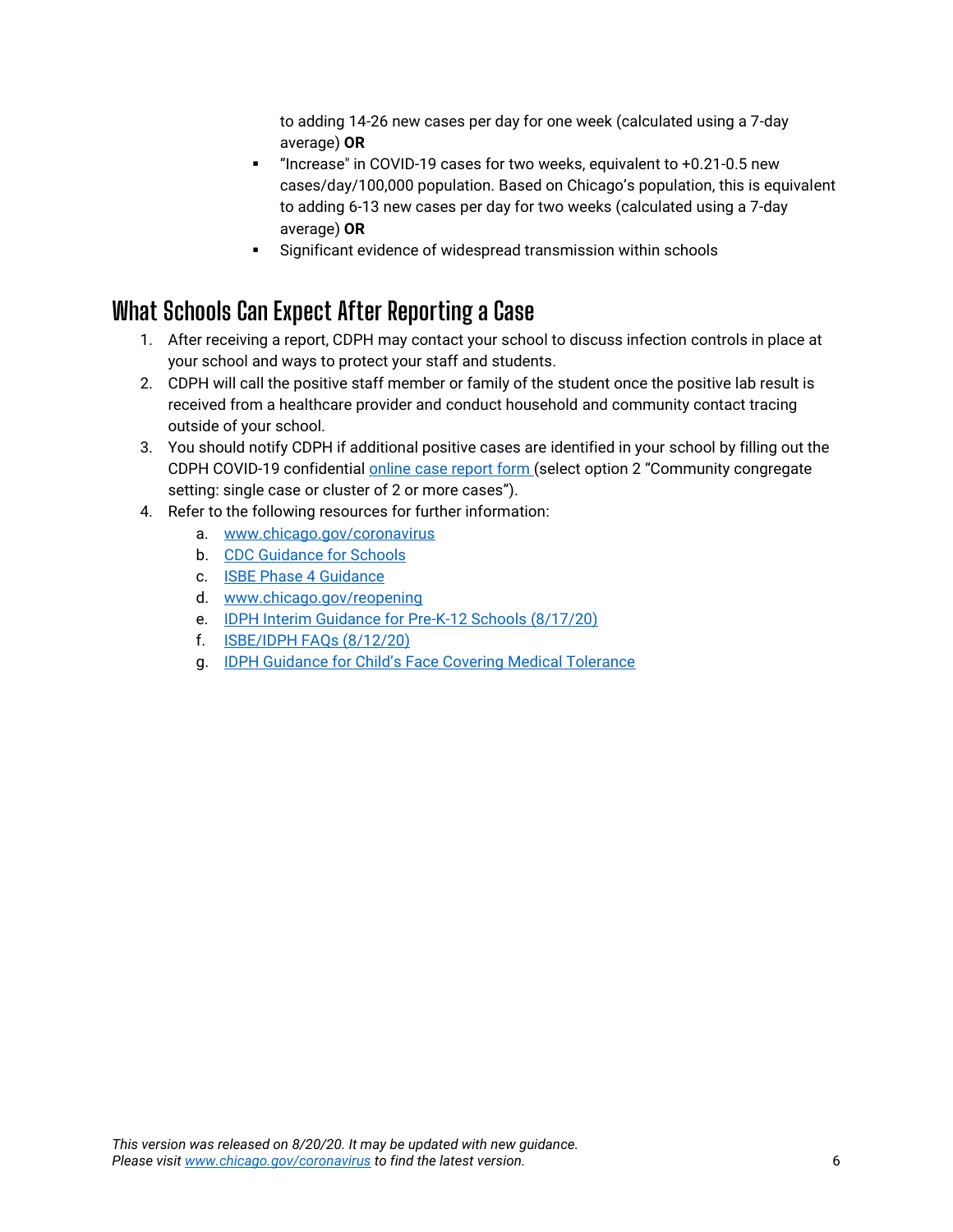### **Notification Templates** (available for download at [www.chicagohan.org/covid-19\)](http://www.chicagohan.org/covid-19)

### **CLOSE CONTACT COMMUNICATION**

Subject: Exposure to COVID-19 Case at \_(SCHOOL)\_

Dear \_(Individual's Name)\_,

We are writing to update you on a recent development regarding the Coronavirus Disease 2019 (COVID-19). We have learned that a \_(SCHOOL)\_ employee/student has been diagnosed with COVID-19. You were identified as a close contact of this individual.

You/your child should monitor your health starting now through \_(DATE of 14 days after last exposure to positive case)\_. Symptoms of COVID-19 include fever (temperature greater than 100.4 degrees Fahrenheit), chills, cough, shortness of breath, fatigue, muscle/body aches, headache, new loss of taste or smell, sore throat, congestion or runny nose, nausea or vomiting, and diarrhea.

You/your child should not go to work or school and should avoid public places during this time.

**If you/your child develop [symptoms of COVID-19](https://www.cdc.gov/coronavirus/2019-ncov/symptoms-testing/symptoms.html)**, please contact your medical provider to discuss evaluation and testing. Any individuals who are sick with or exhibiting symptoms of COVID-19 must stay home and away from others for at least 10 days since their symptoms first appeared and at least 1 day (24 hours) with no fever (without using fever-reducing medications) and improving symptoms, whichever is longer. See the Chicago Department of Public Health's [guidance on what to do if you are sick.](https://www.chicago.gov/city/en/sites/covid-19/home/managing-your-health.html?#tab-protect) If your symptoms are severe, such as difficulty breathing or shortness of breath, persistent pain or pressure in the chest, new confusion or difficulty waking up, or bluish lips or face, please seek the closest emergency department or call 9-1-1 immediately.

**If you/your child do not have symptoms**, it is recommended to be tested 5 to 9 days after your exposure to a positive case, which was \_DATE\_. Close contacts of positive cases are encouraged to call their healthcare provider to arrange for testing. If other testing options are needed, refer to the [City of](https://www.chicago.gov/city/en/sites/covid-19/home/managing-your-health.html?#tab-shouldtest)  [Chicago's coronavirus testing website](https://www.chicago.gov/city/en/sites/covid-19/home/managing-your-health.html?#tab-shouldtest). Remember that even if you test negative, you must still complete the full 14-day quarantine. If you test positive, you must stay home for at least 10 days after your test date.

For any additional COVID-19 questions or support, please visit [www.chicago.gov/coronavirus](http://www.chicago.gov/coronavirus) for the most reliable information. If you do not find the information you need on the website, email [coronavirus@chicago.gov.](mailto:coronavirus@chicago.gov)

The health and wellness of our staff and students are the highest priority of \_(SCHOOL)\_. We continue to follow Chicago Department of Public Health and CDC guidelines as we ensure proper protocols and preventative measures are in place for the health and safety of our staff and students. Please contact us at \_(SCHOOL CONTACT INFORMATION)\_ if you have any questions.

Sincerely,

**SIGNATURE** 

(SCHOOL LEADERSHIP NAME)